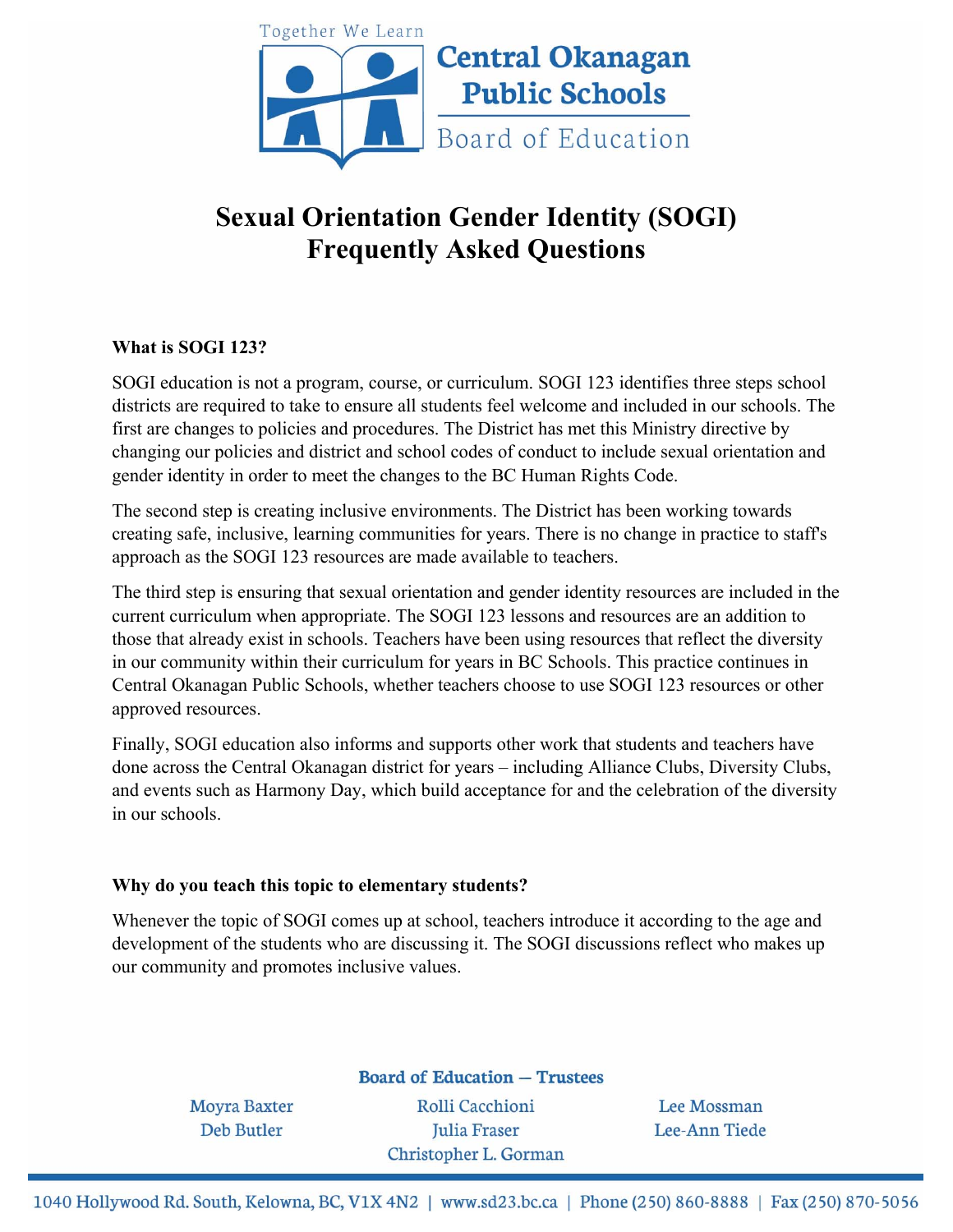

## **Is SOGI 123 going to require teachers to teach my child sexually explicit acts?**

The simple answer is no. SOGI 123 is NOT Sexual Health Education. Sexual Health Education is Ministry approved curriculum that is embedded in the Physical Health Education and taught by specialist teachers for the elementary, middle and secondary school students. The Sexual Health Education curriculum is age appropriate, and is taught with sensitivity and has a focus on healthy relationships.

The Sexual Health Education lessons begin in Grade 4 (as learners begin to experience puberty) but do not include discussions about sexual acts or practices at the elementary level. Teachers and students discuss more details of sexual practices at the secondary level because learners require information to support healthy relationships. Parents may opt to teach the outcomes of Sexual Health Education in a home program. Parents may NOT opt out of our students learning about who lives in our community and their protection under the Human Rights Act and the District Policy and Codes of Conduct.

## **Are elementary students still too young to learn about gender?**

Discussions about gender at a young age tend to focus on clothing, activities, and students' feelings about themselves. Gender is about self-identity, and learning about diversity in gender can help children feel safe to express themselves and share their ideas.

## **If you are worried about children feeling unsafe or excluded, why not just focus on bullying?**

Just as adults do, children tend to fear or dislike what they do not understand. Sadly, at a young age some children already learn to use homophobic and transphobic slurs against people who appear to be different. SOGI education builds respect and acceptance of diversity, so that every single child in Central Okanagan Public Schools feels safe and welcome.

# **What if you just confuse my child, or cause them to choose a homosexual lifestyle?**

 $\sim$   $\sim$   $\sim$   $\sim$   $\sim$   $\sim$ 

Informing people about the experience of someone else will not make them gay or straight, since these are not choices. As children mature, they will self-identify on their own terms about whether they are gay, lesbian, straight, bisexual, or transgender – no matter how they selfidentify, it is important that they feel safe and positively reflected in what they learn.

 $\sim$ 

|                     | $\beta$ board of Equeation $-$ Trustees |               |
|---------------------|-----------------------------------------|---------------|
| <b>Moyra Baxter</b> | Rolli Cacchioni                         | Lee Mossman   |
| Deb Butler          | Julia Fraser                            | Lee-Ann Tiede |
|                     | Christopher L. Gorman                   |               |

1040 Hollywood Rd. South, Kelowna, BC, V1X 4N2 | www.sd23.bc.ca | Phone (250) 860-8888 | Fax (250) 870-5056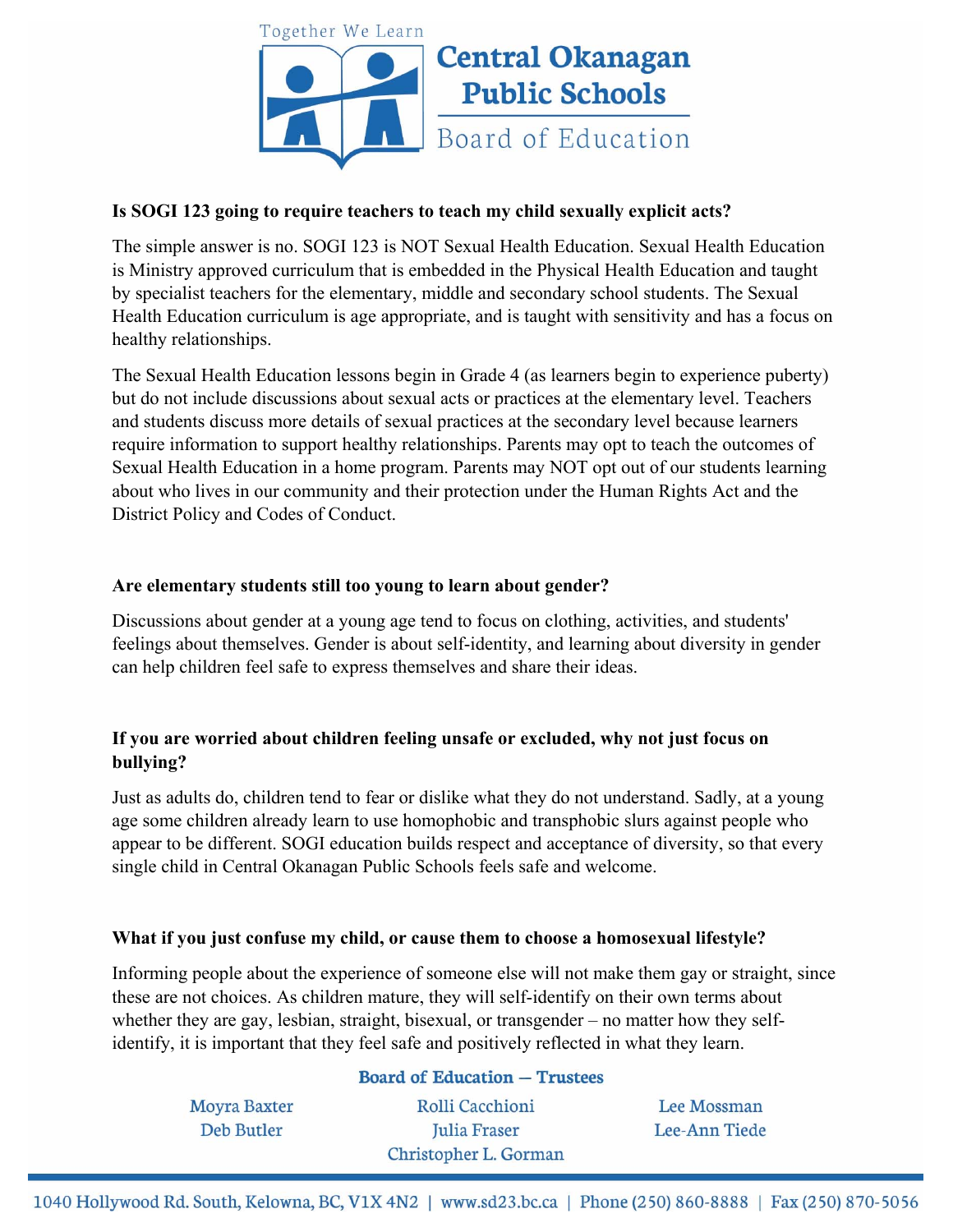

# **Why tell children to ignore clear biological distinctions? Why are you stopping kids from saying "boy" and "girl" or calling their parents "mom" and "dad"?**

Students will NOT be asked to stop using gender-specific pronouns. However, teachers should consider how they address groups of students to ensure that all students feel included in statements. It is as simple as saying, "Good Morning Grade 4's", instead of good morning boys and girls.

## **Why is the public School District forcing this new agenda on our community?**

The work to incorporate SOGI education is part of a Ministry of Education's initiative, meaning it is provincial and not unique to the Central Okanagan. The Ministry of Education mandated both public and private school systems to ensure that conversations in the classroom reflect the diversity that exists in school. There is nothing especially new about SOGI education resources. Teachers have been teaching about diversity for years.

## **With the introduction of SOGI 123, is the Board of Education going to have boys and girls use group washrooms together?**

No, there is no plan to have group gender-neutral washrooms. District sites and schools have both Male and Female group washrooms, and where possible, single use gender neutral washrooms. New building are being built with all three washroom types in schools. Single use washrooms are identified as "washroom" and do not use gender, handicap or any other specific identifier.

# **Does the implementation of SOGI 123 interfere with parental rights and the protections under the Human Rights Code for religion?**

No, the District respects the diversity and the Human Rights Code that protects all individuals from discrimination. It will support and defend the inclusion of all persons it serves with the voice of legislation, policy and practices. Schools are to be safe, inclusive environments for all, free of discrimination. Public school districts are secular by legislation. Parents wishing to teach particular religious perspectives will need to do so at home. There is no provision within the School Act or SOGI 123 that prevents parents from exercising their rights as parents to raise their children and influence their growth and development with values and beliefs that are part of their religion or culture.

> **Moyra Baxter Deb Butler**

## **Board of Education - Trustees**

Rolli Cacchioni Julia Fraser Christopher L. Gorman

Lee Mossman Lee-Ann Tiede